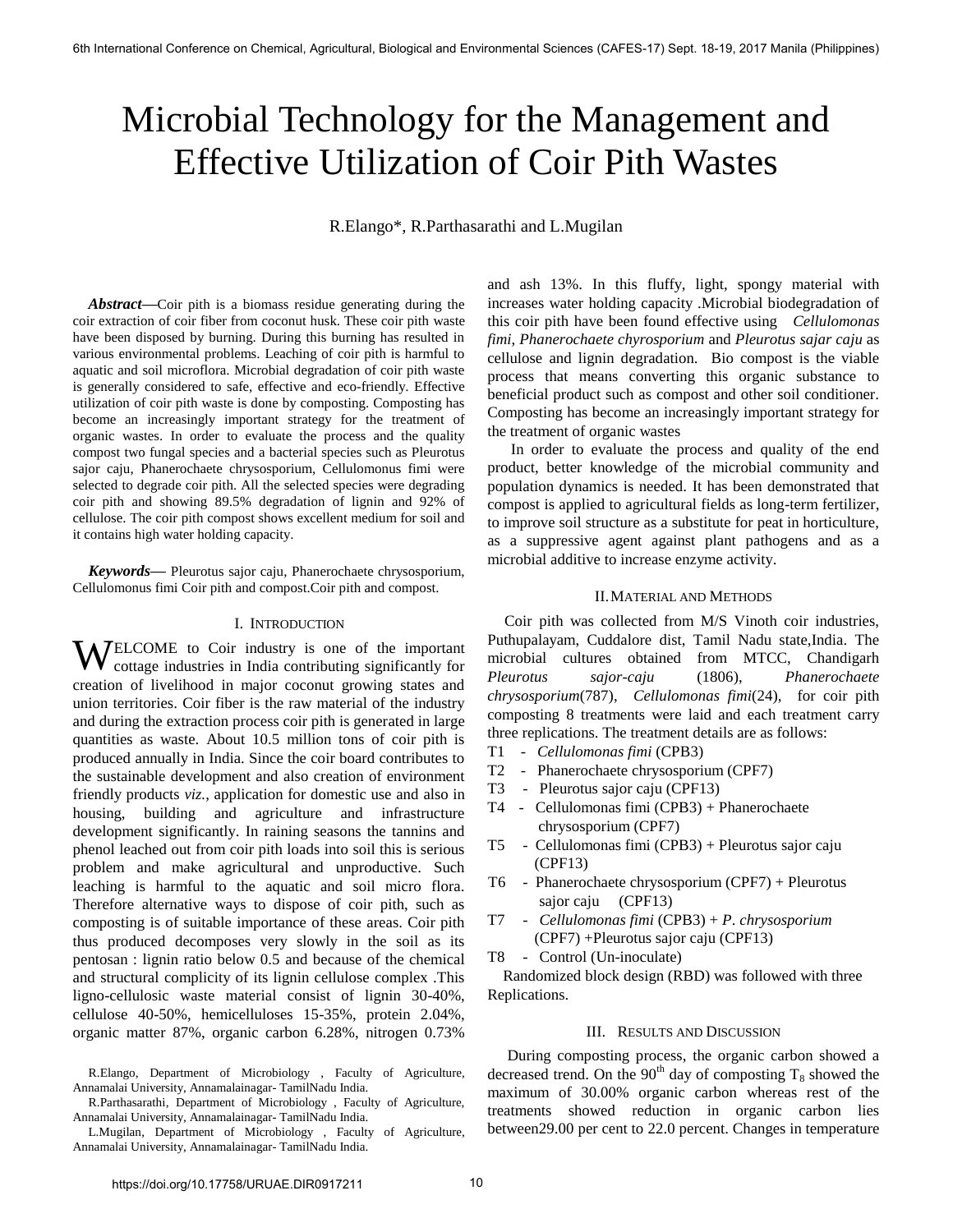during composting of coir pith showed the maximum temperature of  $69^{\circ}$ C was recorded on  $2^{nd}$  week of composting

 $(T<sub>7</sub>)$ . The C: N ratio of the substrate narrowed down during composting (Table-1).

| \RI. |  |
|------|--|
|------|--|

EFFECT OF INDIVIDUAL, DUAL AND CONSORTIUM OF INOCULANTS ON THE COMPOSTING OF COIR PITH WASTES.

|      |                                                                                               |                              |                        |               | Parameters                   |                                  |                              |
|------|-----------------------------------------------------------------------------------------------|------------------------------|------------------------|---------------|------------------------------|----------------------------------|------------------------------|
| S.No | <b>Treatments</b>                                                                             |                              |                        |               | 75 Days after Composting     |                                  |                              |
|      |                                                                                               | Temperature<br>$(^{\circ}C)$ | Organic carbon<br>(% ) | C: N<br>ratio | Cellulose<br>content $(\% )$ | Hemicellulose<br>content<br>(% ) | Lignin<br>content<br>$(\% )$ |
| 1.   | T <sub>1</sub> -Cellulomonas fimi(CPB3)                                                       | 35                           | 27.56                  | 39.37         | 11.00                        | 5.25                             | 6.20                         |
| 2.   | T <sub>2</sub> -Phanerocheate<br><i>chrysosporium</i> (CPF7)                                  | 35                           | 28.18                  | 38.08         | 11.00                        | 6.40                             | 6.20                         |
| 3.   | $T_3$ -Pleurotus<br>sajorcaju(CPF13)                                                          | 35                           | 24.88                  | 34.08         | 11.00                        | 5.20                             | 6.0                          |
| 4.   | <i>fimi</i> (CPB3)<br>T <sub>4</sub> -Cellulomonas<br>$+P. chrysosporium(CPF7)$               | 32                           | 23.96                  | 22.18         | 10.50                        | 3.20                             | 5.50                         |
| 5.   | T <sub>5</sub> -Cellulomonas fimi(CPB3)<br>$+P$ leurotussajorcaju (CPF13)                     | 32                           | 22.99                  | 20.90         | 9.60                         | 2.83                             | 4.90                         |
| 6.   | T <sub>6</sub> -Pleurotus<br>sajorcaju(CPF13)<br>$+$<br>P.chrysosporium(CPF7)                 | 32                           | 23.21                  | 21.29         | 10.50                        | 2.90                             | 5.40                         |
| 7.   | $T_7$ -Cellulomonas fimi(CPB3) +<br>P.chrysosporium<br>(CPF13)<br>+Pleurotussajarcaju (CPF13) | 32                           | 22.88                  | 19.89         | 9.00                         | 2.75                             | 4.60                         |
| 8.   | $T_8$ -Control                                                                                | 42                           | 30.00                  | 48.38         | 22.00                        | 11.35                            | 9.60                         |
|      | <b>SE</b>                                                                                     | 1.02                         | 1.09                   | 0.52          | 1.02                         | 0.01                             | 0.38                         |
|      | $CD(P=0.05)$                                                                                  | 2.03                         | 2.05                   | 1.08          | 2.07                         | 0.02                             | 0.76                         |

The dual inoculants of compost required 75 days of composting to attain a C: N ratio of 22.35. On the other hand, single inoculants treatments  $T_1$ ,  $T_2$ ,  $T_3$  revolved coir pith required 90 days to attain the C: N ratio of 34.08. The data on cellulose, hemicellulose, and lignin content during composting is presented in Table -I.

 The cellulose content of coir pith was initially 27.00 per cent but decreased to  $75<sup>th</sup>$  day of composting in the treatment  $T_7$ . However, dual inoculants treatment  $(T_4, T_5, & T_6)$  achieved this level of 9.60 percent only on the  $90<sup>th</sup>$  day. The same trend was noticed for hemicelluloses and lignin degradation of the coir pith compost during composting period (Table.II). The coir pith treated with triple inoculants showed nitrogen 1.15 percent, Phosphorous 0.26 percent, Potassium 1.39 percent, Calcium 1.09 percent, Magnesium 0.62 percent, Sulphur 0.44 percent ,Zinc 34 mg $Kg^{-1}$  and Iron 20 mg $kg^{-1}$  on the 90<sup>th</sup> day. While the coir pith compost produced without microbial inoculants contained 0.26 percent N,0.01 percentP,0.55 percent K,0.46 percent Ca,0.36 percent Mg,0.10 percentS,7.5 mg Zn and 2.00 mg Fe. However, no other treatment of this study showed such higher nutrient values after composting.

TABLE II:

| COMPARATIVE NUTRIENT STATUS OF COIR PITH. COIR PITH COMPOST AND IMPROVED COIR PITH COMPOST |
|--------------------------------------------------------------------------------------------|
|--------------------------------------------------------------------------------------------|

| S. No            | <b>Parameters</b>                        | Coir pith | Coir pith compost | Improved coir pith<br>compost |
|------------------|------------------------------------------|-----------|-------------------|-------------------------------|
| 1.               | pH                                       | 6.1       | 6.2               | 6.5                           |
| $\overline{2}$ . | EC                                       | 0.40      | 0.25              | 0.33                          |
| 3.               | Organic carbon (%)                       | 36.70     | 24.88             | 22.88                         |
| 4.               | Total nitrogen                           | 0.48      | 0.73              | 1.15                          |
| 5.               | C:N ratio                                | 76.45     | 34.08             | 19.89                         |
| 6.               | Total phosphorous (%)                    | 0.11      | 0.10              | 0.26                          |
| 7.               | Total potassium (%)                      | 0.51      | 0.99              | 1.30                          |
| 8.               | Total calcium (%)                        | 0.46      | 0.92              | 1.09                          |
| 9.               | Total magnesium (%)                      | 0.33      | 0.53              | 0.62                          |
| 10.              | Total sulphur (%)                        | 0.10      | 0.22              | 0.44                          |
| 11.              | Total zinc $(\%)$                        | 7.50      | 16.00             | 34                            |
| 12.              | Total iron (mg)                          | 2.00      | 8.00              | 20                            |
| 13.              | Cellulose (%)                            | 27        | 11.10             | 9.00                          |
| 14.              | Hemicellulose (%)                        | 28.25     | 5.20              | 2.75                          |
| 15.              | Lignin $(\%)$                            | 30        | 6.00              | 4.60                          |
| 16.              | Bacteria ( $x10^5$ cfu g <sup>-1</sup> ) | 6.00      | 47.00             | 71.00                         |
| 17.              | Fungi $(x10^3$ cfu g <sup>-1</sup> )     | 4.00      | 23.00             | 34.00                         |